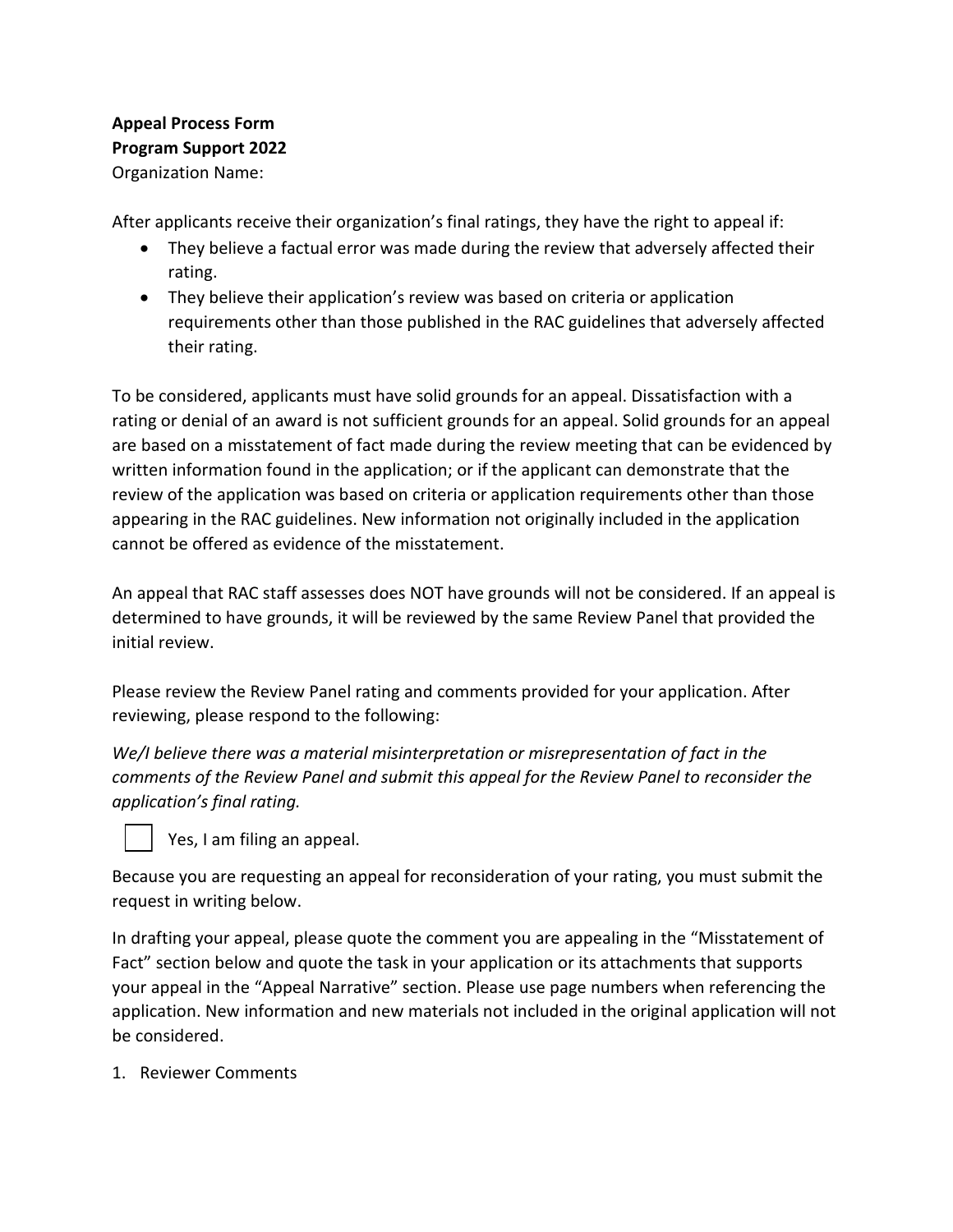# **Artistic Merit and Quality of Programs**

Misstatement of Fact (from panel comments):

### Appeal Narrative:

### **Community Benefit**

Misstatement of Fact (from panel comments):